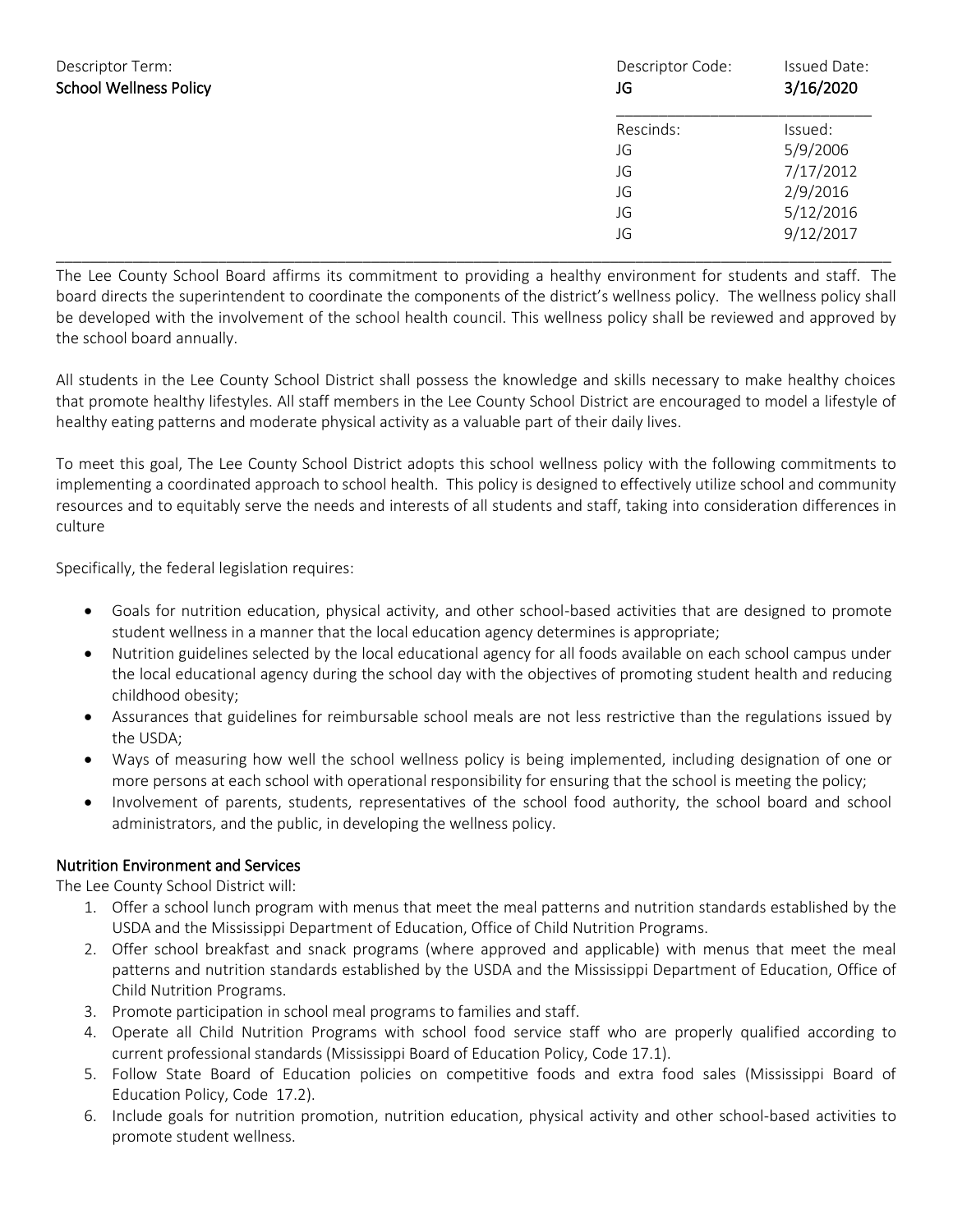- 7. Implement Nutrition Standards as adopted by the State Board of Education in accordance with the Mississippi Healthy Students Act (State Board of Education Policy Rule 38.11),
- 8. Healthy food and beverage choices;
- 9. Healthy food preparation;
- 10. Marketing of healthy food choices to students, staff and parents;
- 11. Food preparation ingredients and products
- 12. Minimum/maximum time allotted for students and staff lunch and breakfast;
- 13. Availability of food items during the lunch and breakfast periods of the Child Nutrition Breakfast and Lunch Programs:
- 14. Methods to increase participation in the Child Nutrition School Breakfast and Lunch Programs
- 15. Establish guidelines in accordance with the USDA Smart Snacks in Schools for all foods available on the school campus during the school day with the objective of promoting student health and reducing childhood obesity. (see Nutrition Environment and Services section of the Tools That Work – Your Guide to Success for Building a Healthy School Toolkit that is found on the Office of Healthy Schools website a[t www.mde.k12.ms.us/ohs/home.](http://www.mde.k12.ms.us/ohs/home)
- 16. Establish guidelines in accordance with USDA Smart Snacks in Schools for the sale of food items for fundraising.
- 17. Use Smart Snacks Resources to educate the school community about the importance of offering healthy snacks for students and staff members.
- 18. Encourages parents to send healthy snacks and food items for classroom parties.
- 19. Encourages teachers and staff to use nonfood rewards and incentives.

<http://fns.usda.gov/healthierschoolday/tools-schools-focusing-smart-snacks>

Smart Snacks Product Calculator:

The Alliance for a Healthier Generation Smart Snacks Product Calculator is an effective online instrument that has been determined by the USDA, Food and Nutrition Service to get accurate in assessing product compliance with the federal requirements for Smart Snacks in School. The calculator can be used for food and beverage products.

[https://www.healthiergeneration.org/take\\_action/schools/snacks\\_and\\_beverages/smart\\_snacks/alliance\\_produc](https://www.healthiergeneration.org/take_action/schools/snacks_and_beverages/smart_snacks/alliance_product_calculator/) [t\\_calculator/](https://www.healthiergeneration.org/take_action/schools/snacks_and_beverages/smart_snacks/alliance_product_calculator/)

# Food Safe Schools

Implement a food safety program based on HACCP principles for all school meals, as required by the USDA and the Mississippi Department of Education, Office of Child Nutrition Programs and ensure that the food service permit is current for the school sites.

HACCP Principles for K-12 schools can be downloaded at: <http://www.nfsmi.org/ResourcesOverview.aspx?ID=151>

- Develop a food safety education plan for all staff and students, consistent with Fight Bac<sup>®</sup> (www.fightbac.org) and other national standards for safe food handling at home and in schools.
- Ensure that all staff has received instructions to support food safety on the school campus. Food Safety resources have been developed by the Office of Child Nutrition to assist with the training of school staff members. These resources which include a training power-point presentation, food Safety Post Test and Food Safety Post Test Answer Key can be found on the Office of Healthy Schools website at www.mde.k12.ms.us/ohs/home.
- All school personnel (school board members, administrators, teachers, school nurses, instructional and health services paraprofessionals, foodservice staff, custodians and facilities managers, and administrative support staff) will receive copies of the Local School Wellness Policy that includes food safety policies and procedures and provides for relevant professional development.
- Adequate access to hand-washing facilities and supplies will be available whenever and wherever students, staff, and families prepare, handle, or consume food.
- The food safety assurance plan must address strategies that minimize risks for students and staff who have food allergies and intolerances.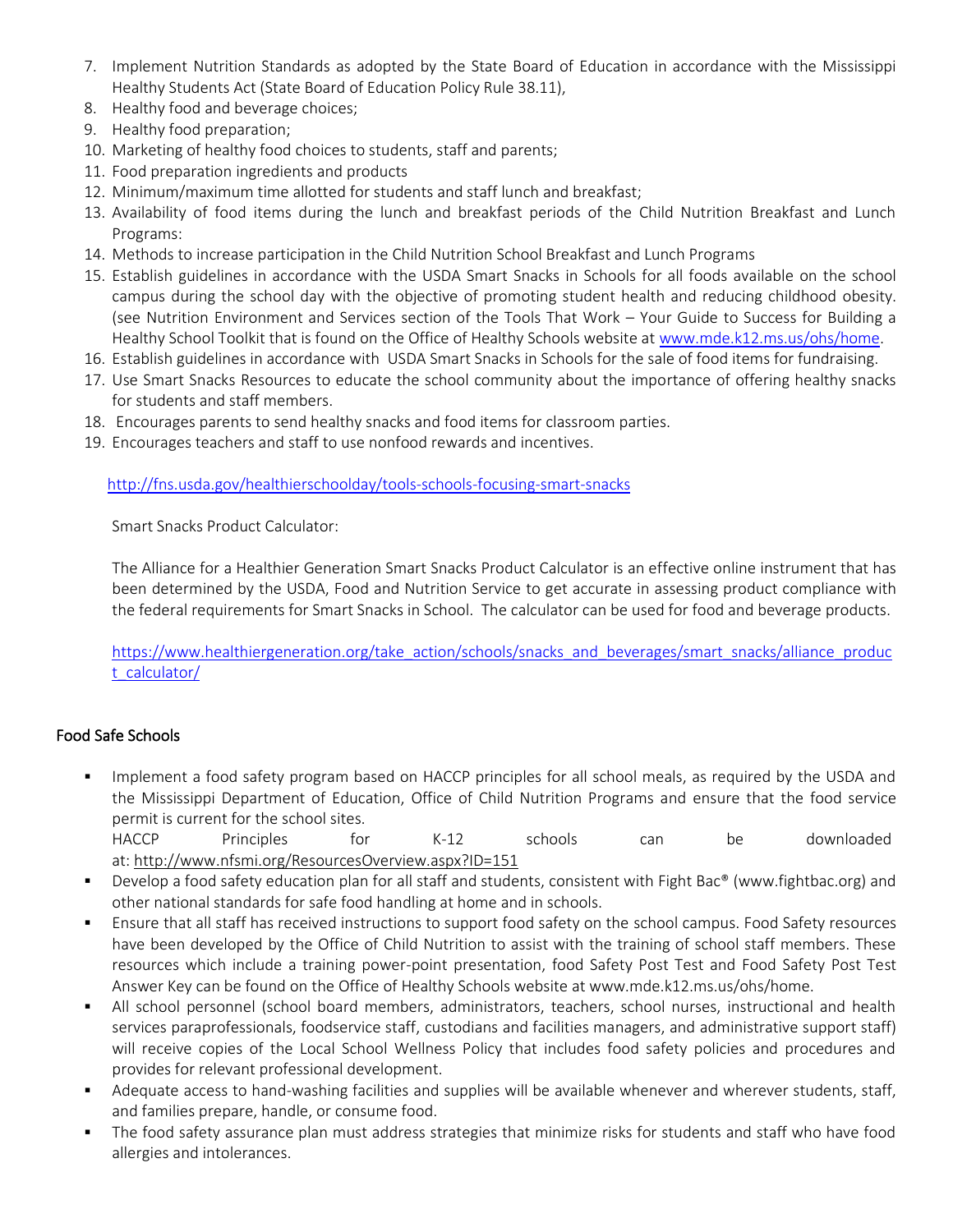## Physical Education/Physical Activity

The Lee County School District will:

- Provide 150 minutes per week of activity-based instruction for all students in grades K-8 (in accordance with Section 37-13-134, Mississippi Code of 1972, ann., reference 2014 Mississippi Public Schools Accountability Standards 27.1.
- Provide Physical Education/Activity in accordance with the Physical Education Rules and Regulations as approved by the State Board of Education in compliance with the Mississippi Healthy Students Act (State Board of Education Policy Rule 38.12).
- Require fitness testing for all  $5<sup>th</sup>$  grade students.
- Require fitness testing for high school students; during the year they acquire the % Carnegie unit in physical education as required for graduation by the Mississippi Healthy Students Act (State Board of Education Policy Rule 38.12).
- Offer a planned sequential program of physical education instruction incorporating individual and group activities, which are student centered and taught in a positive environment.
- Instruction must be based on 2013-2014 Mississippi Physical Education Frameworks.
- Implement the requirements of the Mississippi Healthy Students Act of 2007. Graduation requirements for 9th through 12th grade students shall include ½ Carnegie unit in physical education.
- Provide instruction in Cardiopulmonary Resuscitation (CPR) and use of Automated External Defibrillator (AED) for students in grades 9-12 in the school year they earn their ½ Carnegie Unit for physical education or Health Education. Miss. Code Ann. § 37-13-134.
- Address concussions by adopting and implementing a policy for students in grades 7-12 who participate in activities sanctioned by the Mississippi High School Activities Association. Parents/guardians will be provided with a concussion policy before the start of regular school athletic season.

## Health Education

The Lee County School District will:

- Provide ½ Carnegie unit comprehensive health education for graduation (Mississippi Public School Accountability Standards).
- Instruction must be based on the Mississippi Contemporary Health for grades 9-12. Mississippi Public School Accountability Standards.
- Implement the requirements of the Mississippi Healthy Students Act of 2007, which requires 45 minutes per week of health education instruction as defined by the State Board of Education for grades K through 8.
- Instruction must be based on the Mississippi Contemporary Health for grades K-8.
- Implement the requirements of Miss. Code Ann. § 37-13-171, which requires the development of a sex related education policy and instruction on medically accurate or evidenced based abstinence-only or abstinence-plus curricula. Provide instruction in Cardiopulmonary Resuscitation (CPR) and use of Automated External Defibrillator (AED) for students in grades 9-12 in the school year they earn their ½ Carnegie Unit for health education or physical education. § 37-13-134.

### Physical Environment

- Ensure that there are no pad locks or chains on exit doors; exits should never be obstructed (in accordance with Mississippi State Fire Code). Ensure that all exit signs are illuminated and clearly visible.
- Ensure that all chemicals are stored properly (in accordance with the Material Safety Data Sheet [www.msdssearch.com\)](http://www.msdssearch.com/).
- Refer to the U.S. Consumer Product Safety Commission's Handbook for Public Playground Safety [\(www.cpsc.com\)](http://www.cpsc.com/); for federal guidelines for playground safety.
- Ensure that fire extinguishers are inspected each year and properly tagged.
- Complete yearly maintenance of the heating and cooling system in your school; check coils, filters, belts, etc. in order to maintain safe operation and healthy air quality.
- Conduct at least one emergency evacuation drill per month.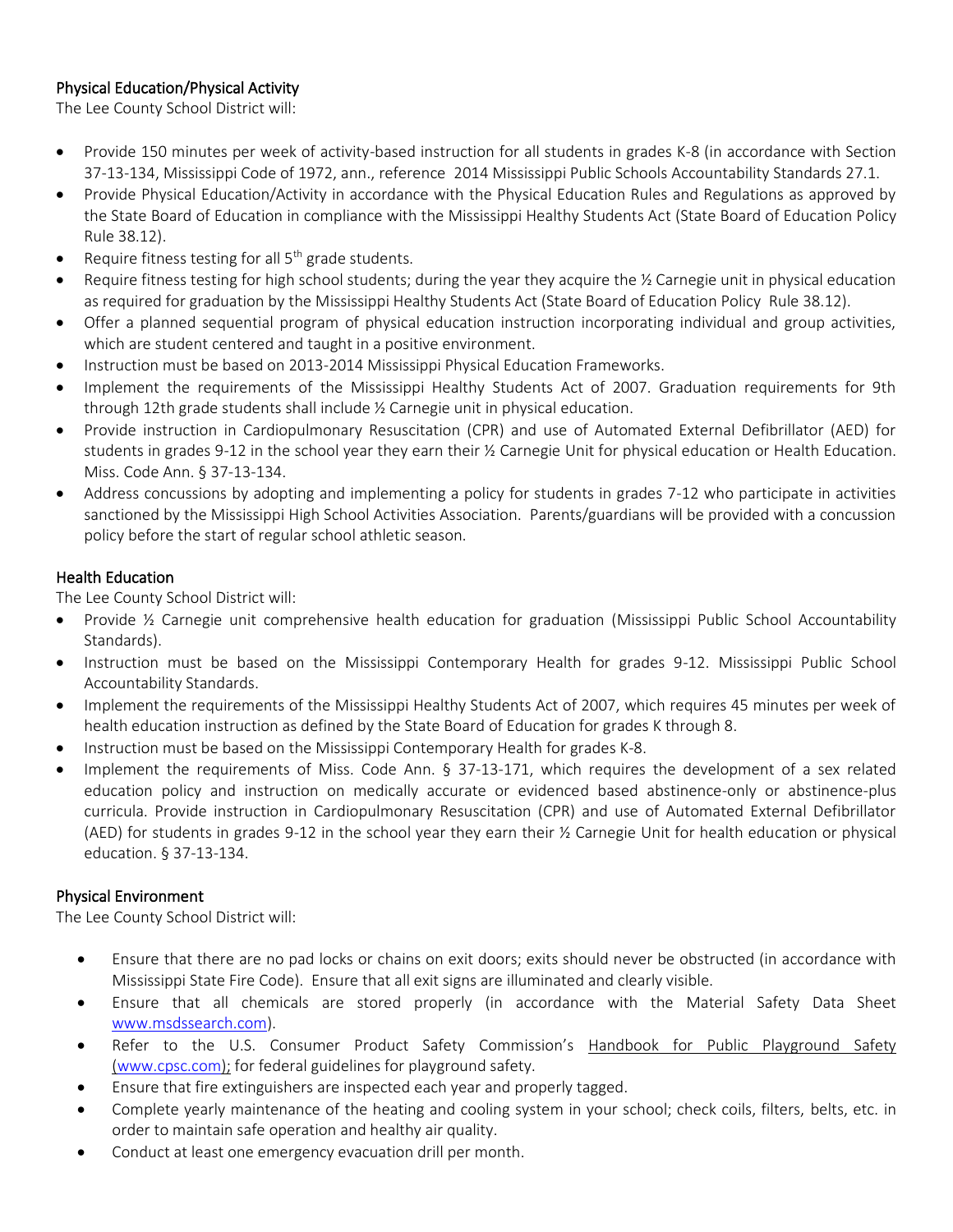- Every school will an anti-bullying policy that outlines procedures for dealing with bullying situations in the school.
- Ensure that two means of egress are available in each classroom in case of an emergency; if there is only one door, designate a window (properly sized) as a means of egress.
- Never use extension cords as a permanent source of electricity anywhere on a school campus.
- Comply with the applicable rules and regulations of the State Board of Education in the operation of its transportation program (in accordance with the Miss. Code Ann. § 37-41-53; State Board of Education Policies State Board of Education Policies Rule 81.3 and Rule 81.4, and Accreditation Standard #29).
- Inspect all buses on a quarterly basis and ensure that they are well maintained and clean.
- Require that all bus drivers have a valid bus driver certificate and a commercial driver's license and operates the bus according to all specified safety procedures. Maintain a record of yearly motor vehicle reports on each bus driver and evidence that each driver has received two hours of in-service training per semester. SB Policy Rule 81.3
- Ensure arrival of all buses at their designated school sites prior to the start of the instructional day.
- Conduct bus evacuation drills at least two times each year. SB Policy Rule 81.4
- Provide facilities that meet the criteria of: (Miss. Code Ann. § 37-7-301 (c)(d)(j); § 37-11-5, 49 and § 45-11-101; and Accreditation Standard 29)
- Provide facilities that are clean.
- Provide facilities that are safe.
- Provide proper signage that explains tobacco, weapons, and drugs are prohibited on the school campus and at school functions.
- Provide operational facilities that are equipped and functional to meet the instructional needs of students and staff (in accordance with the Mississippi School Design Guidelines at ttp://www.edi.msstate.edu/guidelines/design.php
- Provide air conditioning in all classrooms, MS Code Ann. § 37-17-6 (2) (2000).
- Comply with the requirements for Safe and Healthy Schools:
	- o Maintain a comprehensive School Safety Plan on file that has been approved annually by the local school board. (Miss. Code Ann. § 37-3-81 and § 37-3-82(2); and Accreditation Standard #37.1); see the School Safety Manual and the MDE School Occupational Safety and Crisis Response Plan at: [http://www.healthyschoolsms.org/healthyschoolenvironment/schoolsafety.htm.](http://www.healthyschoolsms.org/healthyschoolenvironment/schoolsafety.htm)
	- o State Board Policy) prohibits the possession of pistols, firearms or weapons by any person on school premises or at school functions. Miss. Code Ann. § 37-11-18(1996) requires any student who possesses a knife, a handgun, other firearm or any other instrument considered to be dangerous and capable of causing bodily harm or who commit a violent act on educational property be subject to automatic expulsion for one calendar year. The superintendent of the school is authorized to modify the period of time for expulsion on a case-by-case basis.
	- o Prohibits students from possessing tobacco on any educational property. Criminal Miss. Code Ann. § 97-32- 9)(2000). Miss. Code Ann. § 97-32-29 (2000) further prohibits the use of tobacco on any educational property for adults who, if in violation, would be subject to a fine and issued a citation by a law enforcement officer. Educational property is defined as any public school building or bus, campus, grounds, athletic field, or other property used or operated during a school-related activity.

#### Health Services

- Ensure all school nurses are working under the guidelines of the *Mississippi School Nurse Procedures and Standards of Care.*
- Provide for teachers and staff training regarding signs and symptoms of asthma(Miss. Code Ann. § 37-11-71 and § 73-25-37
- Every child who has been diagnosed with asthma must have an asthma action plan on file in the school office.
- Know the district allergic reaction/anaphylaxis policy. Providing training by a healthcare professional preferably a school nurse, for the individuals that will be responsible for implementing the policy at the school site. (Miss. Code Ann. § 37-11-71 and § 73-25-37)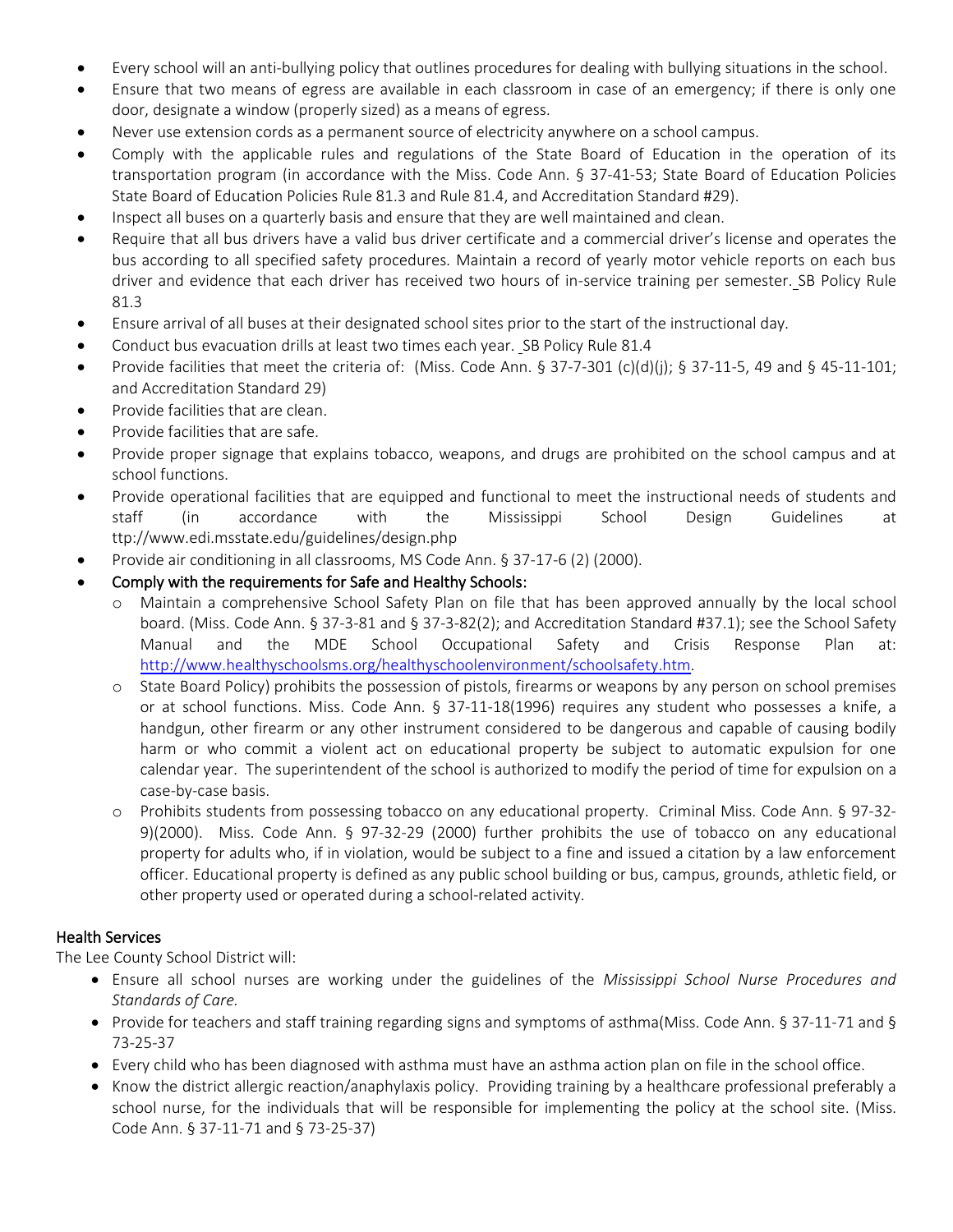### Counseling, Psychological and Social Services/Social and Emotional Climate

The Lee County School District will:

- Adhere to the details outlined in the Licensure Guidelines (451) when hiring guidance counselors and psychologists. The state does not have a policy specifically outlining the requirements for a school social worker. For licensure as a social worker in the state of Mississippi, a candidate must: provide verification of a baccalaureate degree in social work from a college or university accredited by the Council on Social Work Education (CSWE) or Southern Association of Colleges and Schools (SACS) and scores a minimum of 70 on the ASWB basic exam.
- Abide by Miss. Code Ann. § 37-9-79 as the school provides for counseling and guidance for students.
- Hire school guidance counselors with a minimum of a Master's Degree in Guidance and Counseling, or in an emergency situation, an appropriate certification as determined by the Commission on Teacher and Administrator Education, Certification and Licensure and Development. Miss. Code Ann. \$ 37-9-79
- Hire school counselors who agree to abide by the American School Counselor Association Code of Ethics.
- Ensure that all school guidance counselors provide comprehensive counseling services such as:
	- o Academic and personal/social counseling
	- o Student assessment and assessment counseling
	- o Career and educational counseling
	- o Individual and group counseling
	- o Crisis intervention and preventive counseling
	- o Provide all licensed teachers and principals with in-service prevention training as directed by Miss. Code Ann. § 37-3-101
	- o Referrals to community agencies
	- o Educational consultations and collaborations with teachers, administrators, parents and community leaders
	- o Education and career placement services
	- o Follow-up counseling services
	- o Conflict resolution
	- o Professional school counselors must spend a minimum of eighty percent of their contractual time to the delivery of services to students as outlined by the American School Counselors Association

#### Family Engagement and Community Involvement

Lee County Schools will invite parents and community members to participate in school health planning by serving on the local School Health Council.

- Provide positive, motivating messages, both verbal and non-verbal, about healthy lifestyle practices throughout the school setting.
- Use school announcement systems, internal TV channels, school website, Facebook, text messaging and other social media to promote health messages to students and families.
- Use traditional marketing materials such as posters, flyers, T-shirts, wrist bands, buttons, etc. to promote health messages to students and families.
- Involve students in the local school health council for planning and marketing school health messages throughout the school.
- Promote healthful eating, physical activity, and healthy lifestyles to students, parents, teachers, administrators, and the community at school events (e.g. school registration, parent-teacher conferences, PTA meetings, open houses, health fairs, teacher in-services, and other events).
- Eliminate advertising or promoting unhealthy food choices on the school campus.
- Work with the local newspaper, TV and radio to promote healthy lifestyles and to highlight the benefits and successes of school health initiatives.
- Create awareness of the link between the health of students and academic performance.
- Prepare media releases that share successes to local newspapers.
- Apply for recognition award through the Governor's Commission on Physical Fitness and Sports at www.presidentialyouthfitnessprogram.org.